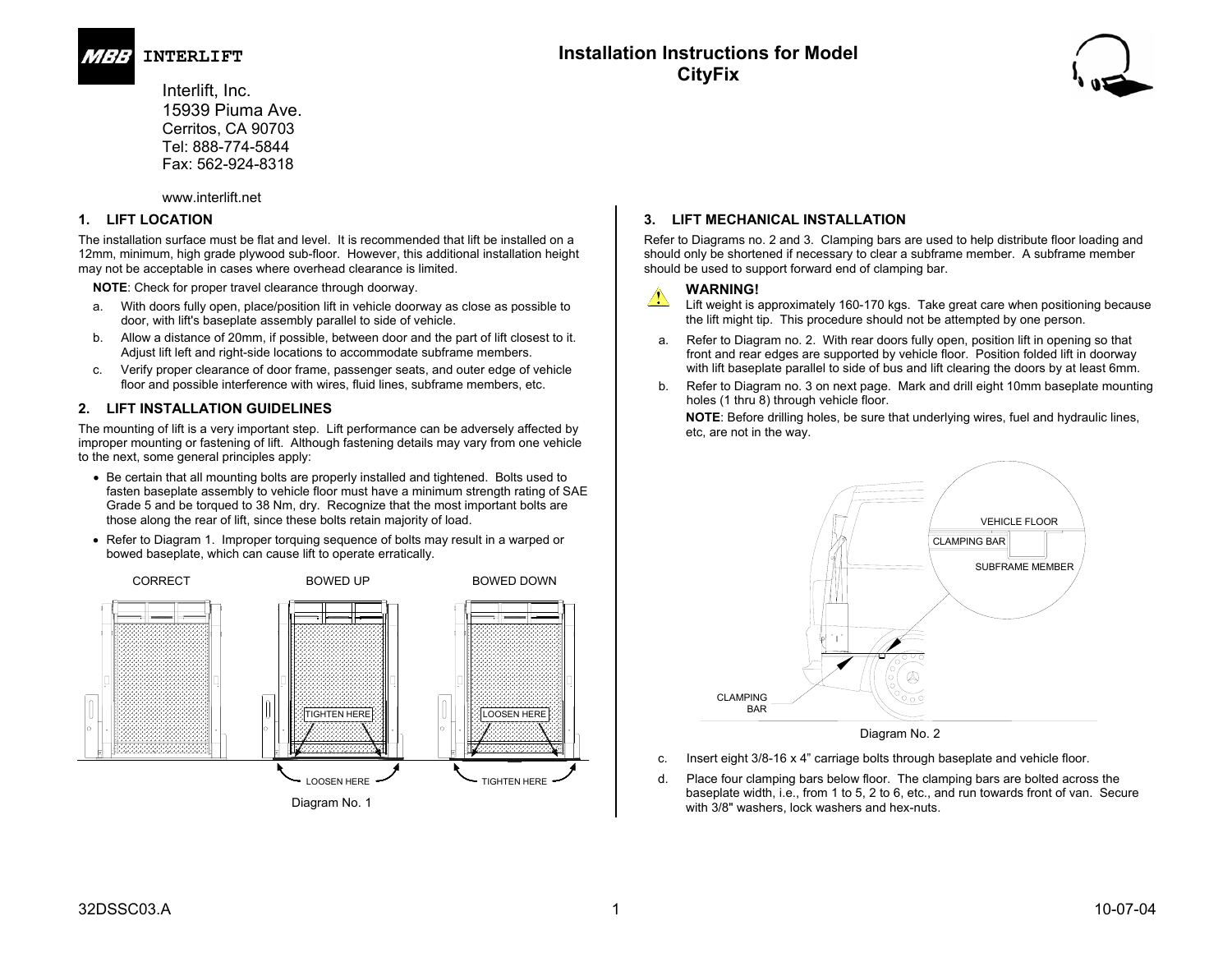

e. Verify that lift baseplate is as level as possible. Tightening carriage bolts requires special care to prevent the baseplate warping when it is secured to vehicle floor. If baseplate warps, the vertical arms will not be parallel. Corrections can be made by shimming at appropriate locations. To help prevent warping, tighten the eight carriage bolts to 38 Nm in the following sequence:

#### **2, 3, 6, 7, 1, 4, 5, 8**

**NOTE**: Vertical arms must be parallel for proper operation. Adjust bolts as required. Best results are obtained when lift is mounted on a plywood, or similar material, subbase. Shims, although best avoided, may be used if required.

#### **4. ELECTRICAL INSTALLATION**

#### **CAUTION!**

- Do not route a wire while it is connected to the battery.
- Route wires clear of moving parts, brake lines, and the exhaust system. Secure to the vehicle.
- When routing an electrical wire through vehicle floor or walls, use a grommet to protect wires from chafing.
- Check underside of vehicle before drilling to avoid damage to fuel lines, vent lines, brake lines, or wiring.

Refer to Diagram no. 4 for an overall schematic of the electrical installation.





#### **A. INSTALL MAIN CIRCUIT BREAKER**

- 1. Disconnect battery.
- 2. Mount main circuit breaker inside engine compartment near battery. Mount within 300mm to minimize amount of unprotected cable. Avoid installing near a heat source.

#### **B. ROUTE AND CONNECT MAIN POWER CABLE**

#### **CAUTION!**  $\triangle$

Check underside of vehicle before drilling to avoid damage to fuel lines, vent lines, brake lines, or wiring.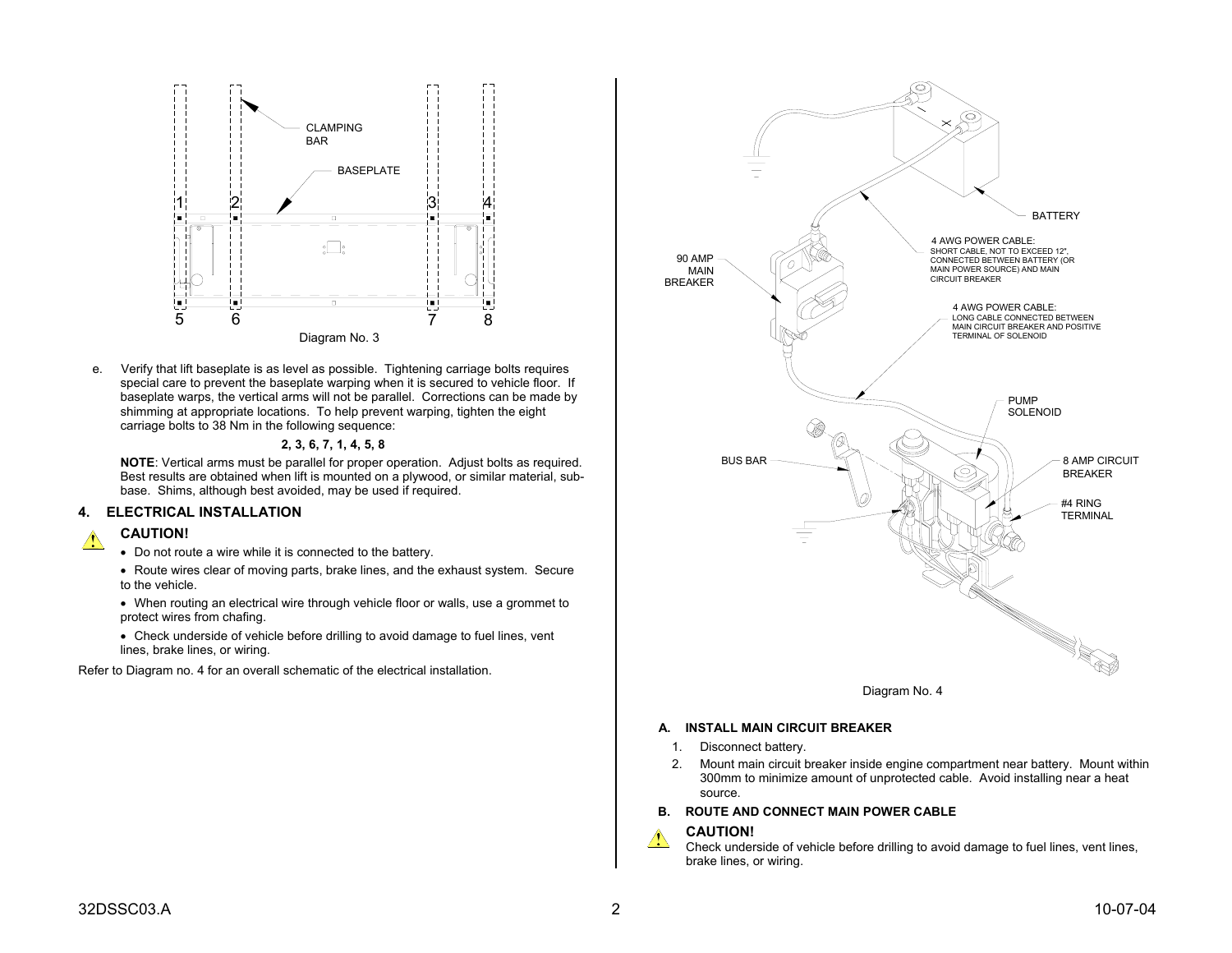**NOTE**: For applications where power cable is to pass through sheet metal, drill a 20mm hole and use a wire clamp. For applications where cable is to pass through plywood, drill a 25mm hole and use black plastic grommet provided.

1. Refer to Diagram no. 5. Drill a hole through vehicle floor near or under pump solenoids so power cable can reach positive stud of side solenoid (the stud on side solenoid that is not connected to top solenoid with a bus bar). The hole should be drilled where it is covered by the pump cover.





**NOTE**: An 8 amp circuit breaker is provided for lift as a circuit protection device. Whatever circuit interface is supplied by the OEM, it should be capable of carrying 8 amps of continuous current.

- 2. Install ring terminals to each end of short power cable (300mm long), and one ring terminal to one end, and one end only, of long power cable using an appropriate crimp tool (such as Ricon P/N 26553).
- 3. Connect end of long 4 AWG power cable (with ring terminal) to main circuit breaker, then route power cable underneath vehicle floor and up through hole in floor.
- 4. Verify that power cable is secure. Bind power cable to pump assembly harness and to pump motor using cable ties. Avoid pinch points, exhaust system, any moving parts, and brake lines.

### **CAUTION!**

Be sure that there is no interference with any parts that could damage power cable or other wires in any way.

5. Refer to Diagram no. 6. Cut any excess wire from long cable, install remaining heavy ring terminal to unterminated end of long cable, and connect it to live side of solenoid. Verify that red wire from main circuit breaker (if applicable) is connected to positive solenoid pole.

# **CAUTION!**

Be sure that harness does not interfere with any moving parts, or binds against any parts, or is pinched in any way.

- 6. Refer to Diagram no. 7. Connect RICON hand-held control pendant to lift and secure control cable to lift with cable clamp.
- 7. Install wall portion of pendant dovetail clip in an appropriate safe location.



Diagram No. 7

### **C. GROUND CONNECTIONS**

12VDC powered lifts are chassis grounded and do not require a separate ground cable connection to battery.

However, if lift electrical system is connected to chassis with a cable, the cable must be attached in a manner that provides a reliable electrical connection. If ground cable is attached to an existing ground circuit, the circuit must be capable of conducting an additional 90 amps to the negative battery terminal.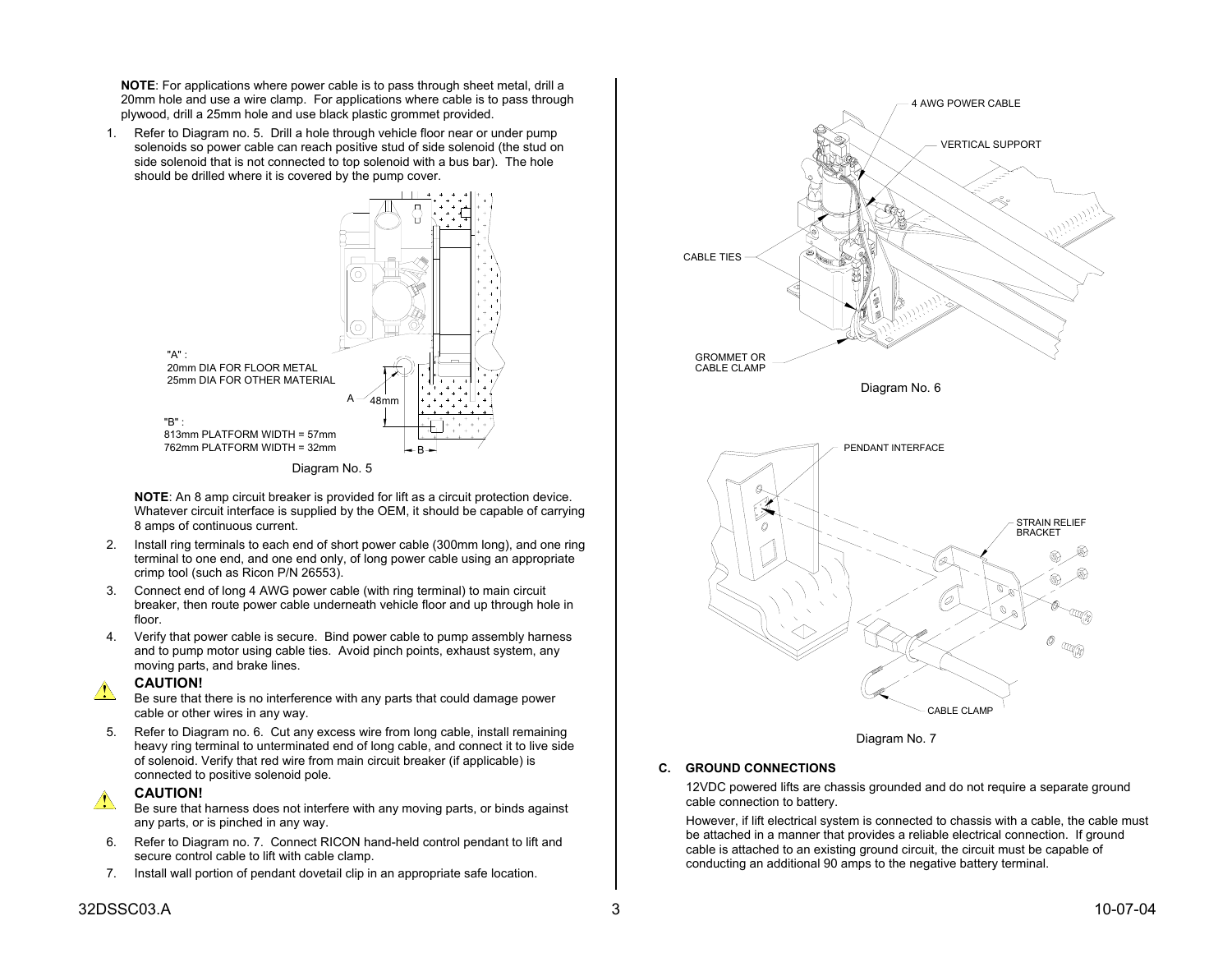### **D. INTERLOCK INSTALLATION**

An interlock device can be installed to prevent unsafe operation of the lift. This interlock device consists of a switch mounted near the driver seat that interrupts power to the lift control circuitry.

The installer must verify that none of the original equipment circuit breakers, fuses, or solenoids are bypassed, removed, or altered. Be sure that no wires are left frayed or hanging loose after installation of interlock device. If you have any questions about the proper installation of this interlock device, please contact our Product Support Department.

# **WARNING!**

Do not operate lift unless you are certain that the integrity of lift electrical circuits has been maintained.

# **CAUTION!**

Wiring attached directly to the positive battery terminal is not protected against short circuits and therefore must be a length of 300mm or less. This wiring must be routed in a manner that prevents pinching or abrasion by vehicle parts. If the power source for the interlock circuit comes from an existing fuse panel, the circuit must be capable of supplying an additional 8 amps of current.

# **CAUTION!**

All connectors utilized on interlock circuit must be a fully insulated type.

Refer to Diagram 8. This method interrupts power between the lift 8-amp circuit breaker and vehicle battery. The installer must provide an additional 8-amp circuit protector (or fuse).

- 1. Disconnect battery.
- 2. Connect a wire from battery to the additional 8 amp circuit protector that is 16 AWG or larger, and does not exceed 300mm in length.
- 3. Connect output side of additional 8 amp circuit protector to input side of interlock switch using 16 AWG or larger wire.
- 4. Disconnect wire connected to input side of the 8-amp breaker (located on pump assembly). Cover its exposed end with electrical tape or heat shrink tubing.
- 5. Connect output side of interlock switch to input side of 8 amp circuit breaker (on pump assembly) using 16 AWG or larger wire.
- 6. Dress and secure wires to prevent rubbing or chafing of insulation, and to relieve strain at wire connection points.
- 7. Re-connect battery.



Diagram No. 8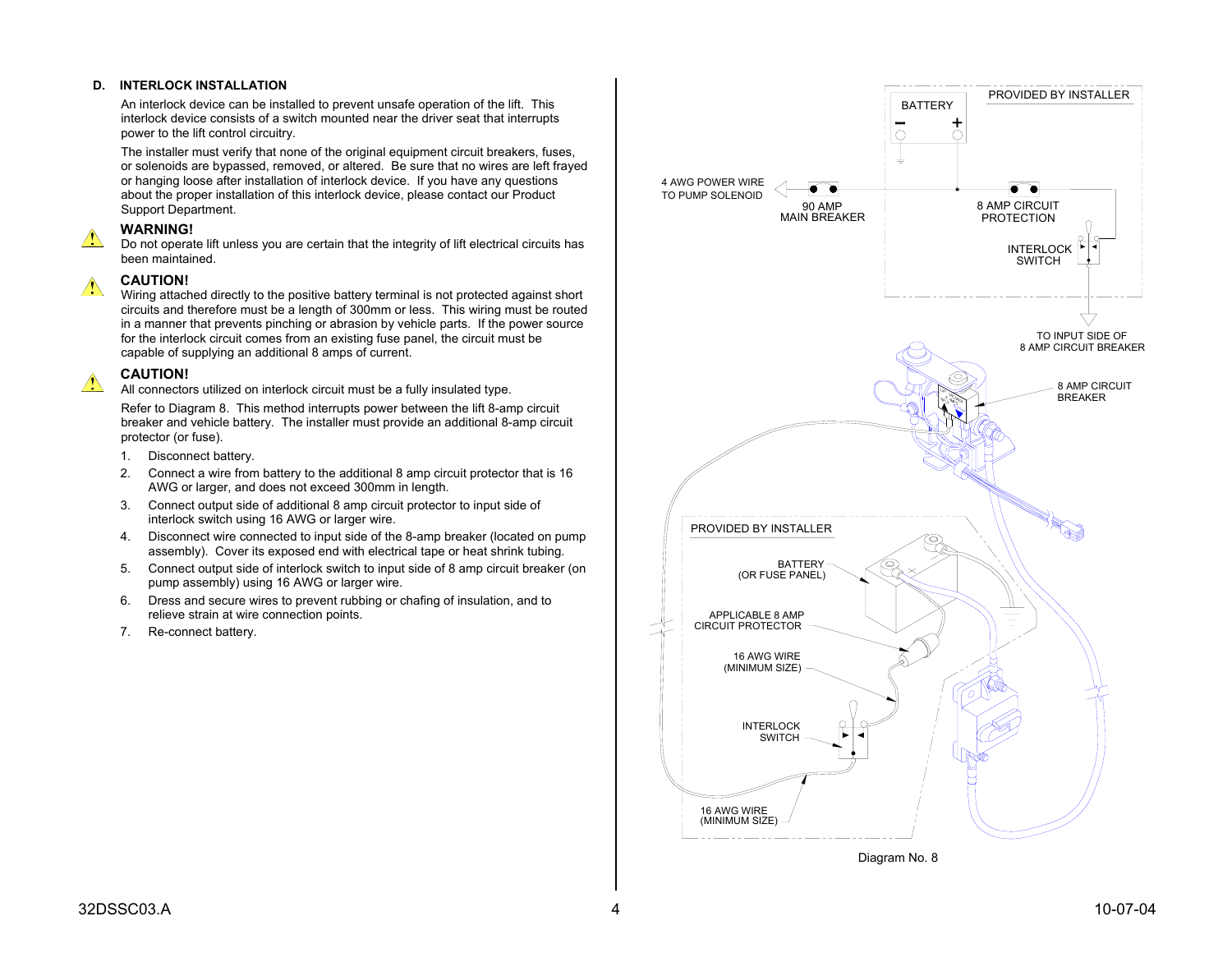# **E. LIMIT SWITCH ADJUSTMENT**

For lift limit switch adjustment, refer to Diagram no. 9**,** and the following procedure.

**NOTE**: To avoid operational "dead-spots", always adjust DEPLOY CUTOFF SWITCH before RAISE CUTOFF SWITCH.

**NOTE**: When loosening adjustment screws, apply enough pressure to screw to move block instead of screw. (The block might stick if insufficient pressure is applied to screw.)





- a. Fully DEPLOY platform.
- b. Adjust RAISE CUTOFF ADJUSTMENT SCREW and DEPLOY CUTOFF ADJUSTMENT SCREW 6-8 turns **counter-clockwise** and then push screws FORWARD.
- c. Cycle platform to STOW then DEPLOY.
- d. When in DEPLOY position, platform should stop at an angle and NOT even with vehicle floor. If not, turn DEPLOY CUTOFF ADJUSTMENT SCREW an additional 2- 3 turns **counter-clockwise**, push screw forward, STOW then DEPLOY platform, then repeat this step.
- e. Cycle platform to RAISE position.
- f. When in RAISE position, platform should stop short of vehicle floor level. If not, turn
- g. RAISE CUTOFF ADJUSTMENT SCREW an additional 2-3 turns **counterclockwise**, push screw forward, cycle platform DOWN then UP, then repeat this step.
- h. Cycle platform to STOW then DEPLOY.
- i. Push and hold control pendant DEPLOY button. Slowly turn DEPLOY CUTOFF ADJUSTMENT SCREW **clockwise** until platform "jogs" down to vehicle floor level, then stop turning screw and release DEPLOY button.

**NOTE**: Refer to Diagram no. 10. Make sure that clearance between knuckle actuator saddle and parallel arm is 3mm minimum (distance may be 12mm maximum and unequal for left and right arms).

- j. Position platform at ground level then RAISE until it stops.
- k. Push and hold control pendant RAISE button. Slowly turn RAISE CUTOFF ADJUSTMENT SCREW **clockwise** until platform "jogs" up to vehicle floor level, then stop turning screw and release RAISE button.

**NOTE**: If lift does not operate after 1-2 full turns of adjustment screw, cycle platform UP and DOWN (the RAISE CUTOFF SWITCH is less sensitive than DEPLOY CUTOFF SWITCH.)

l. Cycle platform through all functions (DEPLOY, LOWER, RAISE, and STOW) to verify correct adjustment. Refer to Diagram 11 if necessary.



Diagram No. 10

| <b>TABLE 2-1: LIMIT SWITCH ADJUSTMENT CHART</b> |                                |                                     |                                                                                                                                                                                                                        |
|-------------------------------------------------|--------------------------------|-------------------------------------|------------------------------------------------------------------------------------------------------------------------------------------------------------------------------------------------------------------------|
| <b>COMPONENT</b>                                | <b>SYMPTOM</b>                 | <b>CORRECTIVE</b><br><b>ACTION</b>  | <b>ADJUSTMENT PROCEDURE</b>                                                                                                                                                                                            |
| Fold cutoff<br>actuator                         | Lift does not<br>fold tightly. | Rotate collar<br>counter-clockwise. | With lift fully folded (handrails<br>should be folded tight against<br>vertical arms), rotate actuator so<br>that fold cutoff leg barely trips fold<br>cutoff switch.                                                  |
|                                                 | Pump runs<br>continuously.     | Rotate collar<br>clockwise.         | Test lift. Pump should cutoff when<br>lift is folded tight.                                                                                                                                                            |
| Up cutoff<br>adjustment<br>screw                | Lift stops low.                | Adjust screw<br>clockwise           | Adjust up cutoff switch so that lift<br>stops just before first knuckle<br>actuator saddle or roller touches<br>underside of lower parallel arm.<br>(Saddle or roller should be about<br>3mm from lower parallel arm.) |
|                                                 | Lift stops<br>high.            | Adjust screw<br>counter-clockwise.  |                                                                                                                                                                                                                        |
| Out cutoff<br>adjustment<br>screw               | Lift stops low.                | Adjust screw<br>counter-clockwise.  | Adjust lower limit switch so that lift<br>stops just below "Up" cutoff<br>described in above step. This will<br>give the necessary overlap to avoid<br>"dead" spots.                                                   |
|                                                 | Lift stops<br>high.            | Adjust screw<br>clockwise.          |                                                                                                                                                                                                                        |
| <b>END OF TABLE</b>                             |                                |                                     |                                                                                                                                                                                                                        |

Diagram No. 11